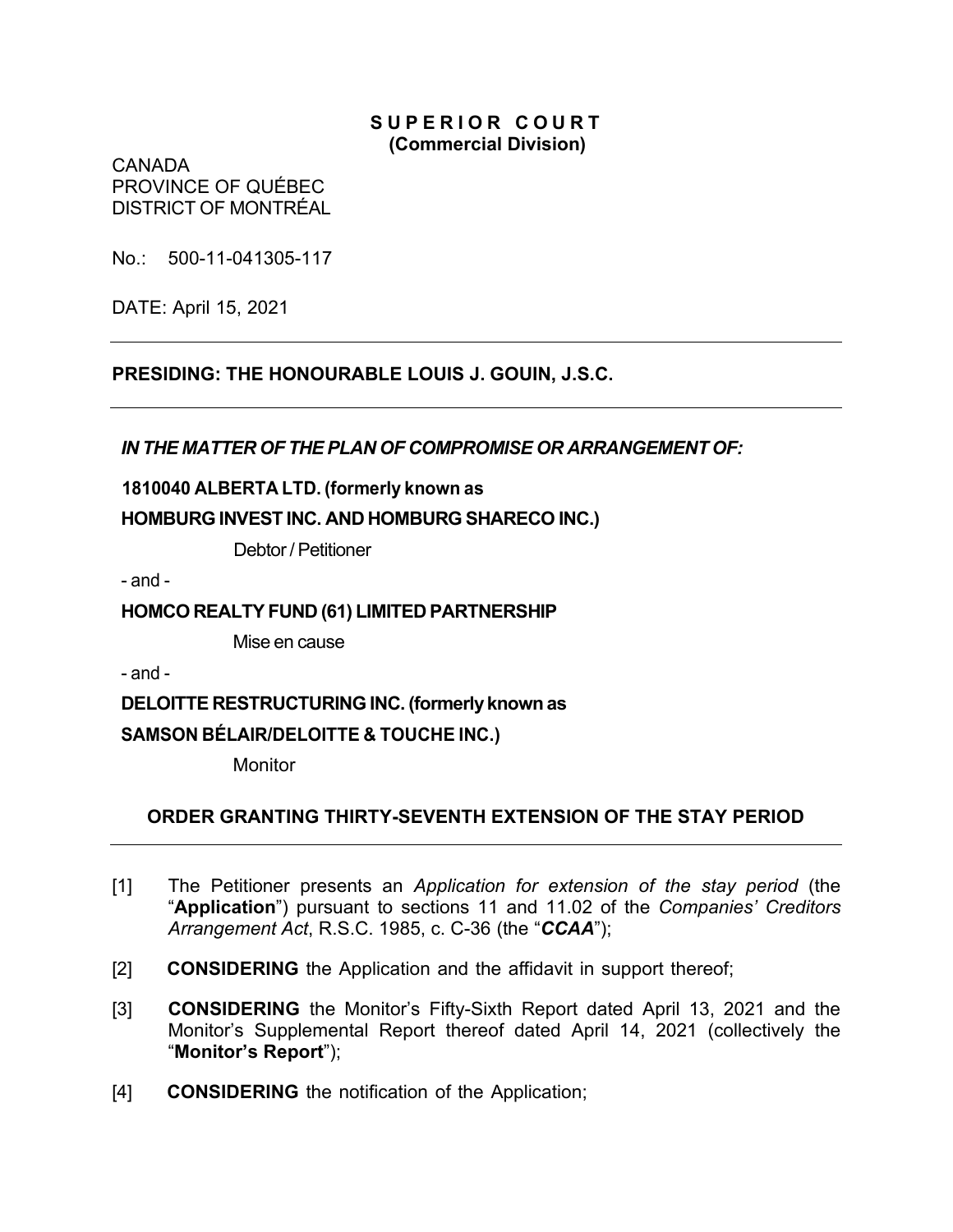- [5] **CONSIDERING** the representations of counsel;
- [6] **CONSIDERING** the representations of Karel de Vries, acting for Stichting Homburg Bonds (the «**Trustee**»), namely the main representative of more than 9 000 holders of bonds (the «**Bondholders**») issued in this matter, including the 4 Bondholders (defined hereinafter);
- [7] **CONSIDERING** that four of the Bondholders, namely Frank Hendriks, Ruud Noordermeer, Wim Spreij and Eltje Verloop (the «**4 Bondholders**») were allowed by the Court to make representations with respect to their wish that the Litigation Reserve (as defined and explained in the Application and in the Monitor's Report, and presently amounting to 533 635 CAD \$) be used for the purpose of filing claims against Mr. Richard Homburg («**Mr. Homburg**»), instead of being included in the Final Distribution (as defined in the Application and in the Monitor's Report);
- [8] **CONDIDERING** that the matter of potential claims against Mr. Homburg has already been revised and assessed by the Monitor in various contexts, including a forensic analysis conducted in 2013 (the «**Forensic Analysis**»), followed by a presentation thereof to the Trustee and the Bondholders, including the 4 Bondholders, the result being that claims against Mr. Homburg shall not be filed and pursued by the Bondholders, as a group, against Mr. Homburg, each bondholder being free to act on its own and at its costs;
- [9] **CONSIDERING** that the Trustee confirmed to the Court that it does not share the 4 Bondholders' view with respect to the use of the Litigation Reserve and that it is of the opinion that the funds in the Litigation Reserve shall be released in order to form part of the Final Distribution for the benefit and advantage, *inter alia*, of all the Bondholders;
- [10] **CONSIDERING** that the Liquidation Advisory Committee referred to in the Application and in the Monitor's Report, and as confirmed by the Monitor, is of the same opinion as the Trustee;
- [11] **CONSIDERING** that**,** notwithstanding any and all additional explanations provided to the 4 Bondholders since 2013, including explanations provided by the Monitor as recently as on April 7, 2021, the 4 Bondholders, which hold between 0,00% and 0,18 % of the issued series of bonds, keep refusing to accept the conclusions of the Forensic Analysis and of any other assessment performed by the Monitor further to other issues which have been raised from time to time, and still wish that the Litigation Reserve be used to file claims against Mr. Homburg which, in the opinion of the Court, and as explained the those of the 4 Bondholders present at the hearing, is not acceptable in the circumstances as it would prejudice the rights of all the other Bondholders to receive their share of the Litigation Reserve;
- [12] **CONSIDERING** that there is no doubt for the Court that the Litigation Reserve has to be included in the Final Distribution, the whole as requested and explained in the Application and in the Monitor's Report;